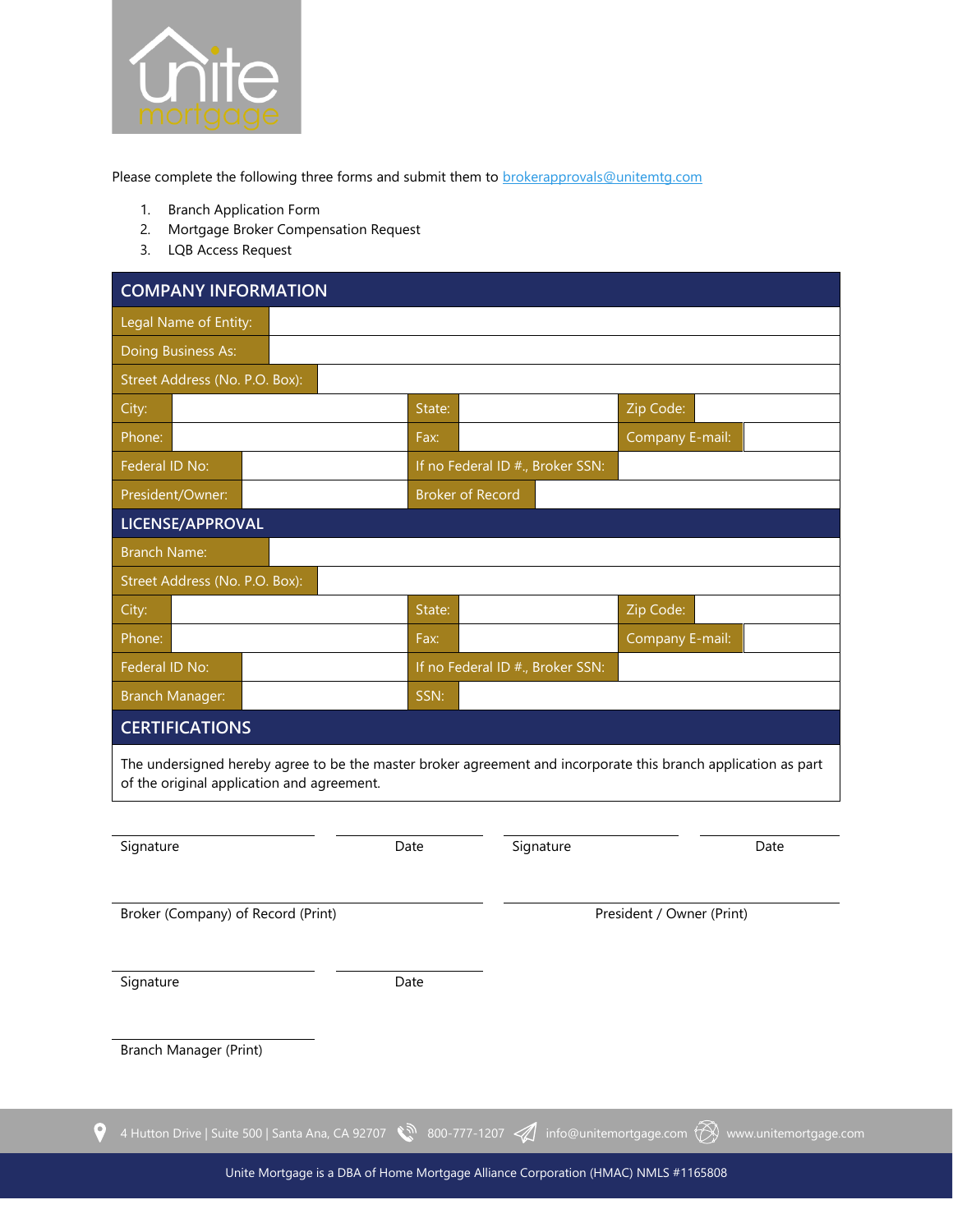

## **MORTGAGE BROKER COMPENSATION REQUEST**

| Broker Company:           |  |
|---------------------------|--|
| Broker of Record:         |  |
| <b>Effective Date:</b>    |  |
| <b>Account Executive:</b> |  |

We hereby request that our Lender-Paid Compensation Agreement be CHANGED to reflect the following update:

| <b>LENDER - PAID COMPENSATION PERCENTAGE</b> |                    |                                              |                    |  |  |
|----------------------------------------------|--------------------|----------------------------------------------|--------------------|--|--|
| Unite Mortgage<br>Lender Paid Compensation % | <b>Select Plan</b> | Unite Mortgage<br>Lender Paid Compensation % | <b>Select Plan</b> |  |  |
| Plan 1.00% - Compensation Percentage         |                    | Plan 2.00% - Compensation Percentage         |                    |  |  |
| Plan 1.125% - Compensation Percentage        |                    | Plan 2.125% - Compensation Percentage        |                    |  |  |
| Plan 1.25% - Compensation Percentage         |                    | Plan 2.25% - Compensation Percentage         |                    |  |  |
| Plan 1.375% - Compensation Percentage        |                    | Plan 2.375% - Compensation Percentage        |                    |  |  |
| Plan 1.50% - Compensation Percentage         |                    | Plan 2.50% - Compensation Percentage         |                    |  |  |
| Plan 1.625% - Compensation Percentage        |                    | Plan 2.625% - Compensation Percentage        |                    |  |  |
| Plan 1.75% - Compensation Percentage         |                    | Plan 2.75% - Compensation Percentage         |                    |  |  |
| Plan 1.875% - Compensation Percentage        |                    |                                              |                    |  |  |

By submitting this form, you are warranting and represent that:

1. You are authorized to make this compensation selection for the above-named Broker

2. Your company has an existing compensation plan that is compliant with all aspects of the Amendament of Section 226.36 of Regulation Z (the 'Rule'), including how all loan offices are required to receive compensation.

Broker Signature **Date** 

Printed Name Title

4 Hutton Drive | Suite 500 | Santa Ana, CA 92707 (1207-1207) info@unitemortgage.com (A) www.unitemortgage.com

 $\bullet$